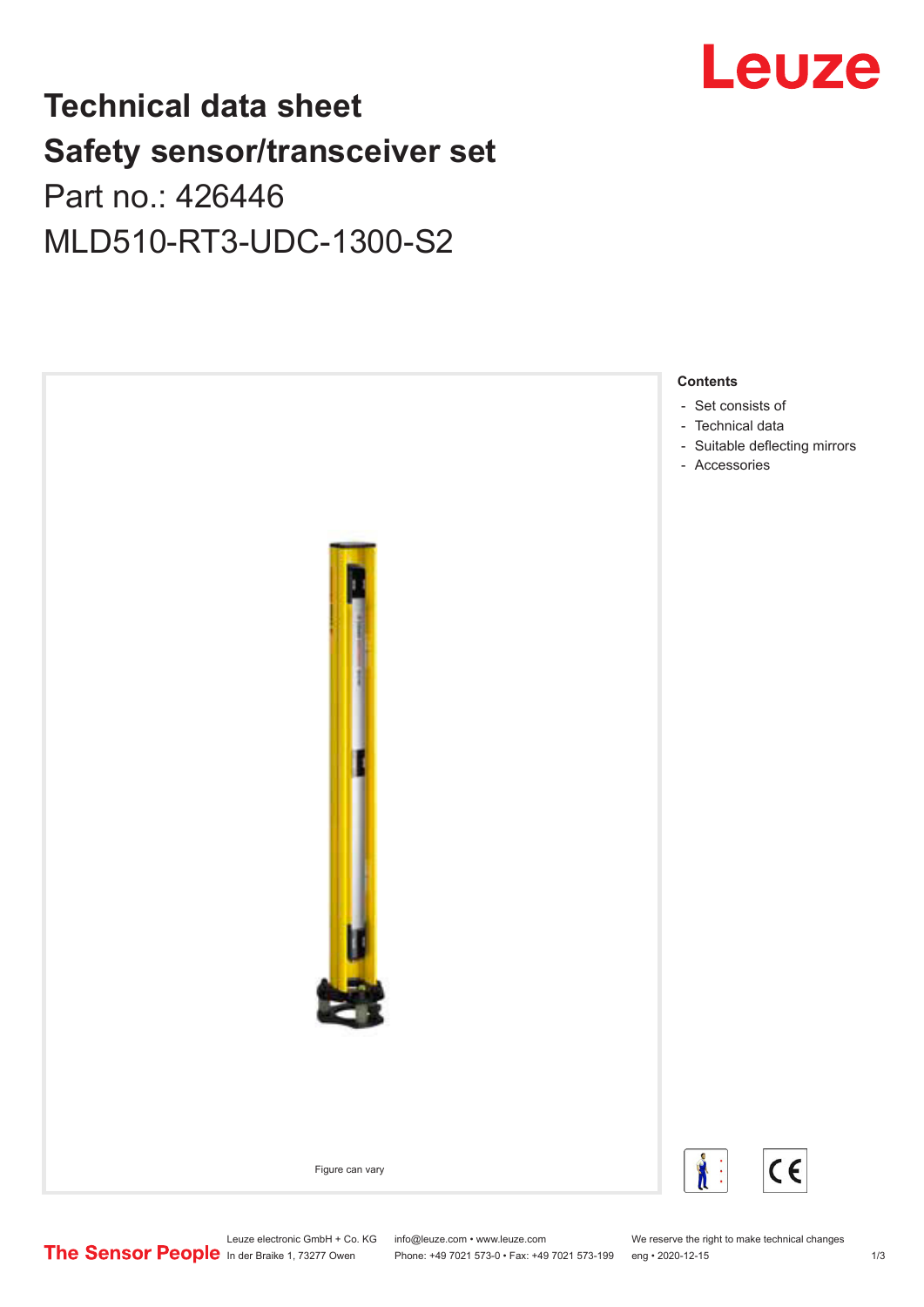## <span id="page-1-0"></span>**Set consists of**

# Leuze

| <b>Quantity</b> | Part no. | <b>Designation</b> | <b>Article</b>                                   | <b>Description</b>                                                                                                                                                                                  |
|-----------------|----------|--------------------|--------------------------------------------------|-----------------------------------------------------------------------------------------------------------------------------------------------------------------------------------------------------|
|                 | 66537200 | <b>MLD510-RT3</b>  | Multiple light beam safety<br>device transceiver | Operating range: 0.5  6 m<br>Number of beams: 3 Piece(s)<br>Beam spacing: 400 mm<br>Response time: 25 ms<br>Connection: Connector, M12, Metal, 5-pin                                                |
| $\mathbf 1$     | 549852   | <b>UDC-1300-S2</b> | Device column                                    | Dimensions: 160 mm x 1,360 mm x 149 mm<br>Column height without foot: 1,300 mm<br>Functions: Mounting and protection of light curtains and multiple<br>light beam devices, Adjustable, 3 directions |

## **Technical data**

#### **Basic data**

| <b>Series</b>    | MLD-UDC                                   |
|------------------|-------------------------------------------|
| Device type      | Transceiver                               |
| <b>Functions</b> |                                           |
| <b>Functions</b> | Contactor monitoring (EDM), selectable    |
|                  | Start/restart interlock (RES), selectable |
|                  |                                           |

#### **Characteristic parameters**

**Operating range in connection with** 

**MLD-XM03**

| <b>Type</b>                  | 4, IEC/EN 61496          |
|------------------------------|--------------------------|
| <b>SIL</b>                   | 3, IEC 61508             |
| <b>SILCL</b>                 | 3, IEC/EN 62061          |
| Performance Level (PL)       | e, EN ISO 13849-1        |
| $PFH_n$                      | 6.6E-09 per hour         |
| Mission time $T_M$           | 20 years, EN ISO 13849-1 |
| Category                     | 4, EN ISO 13849          |
| <b>Protective field data</b> |                          |
| <b>Operating range</b>       | 0.56m                    |

0.5 ... 8 m

#### **Optical data**

| Number of beams | 3 Piece(s) |
|-----------------|------------|
| Beam spacing    | 400 mm     |
|                 |            |

#### **Mechanical data**

| With device column         | Yes      |
|----------------------------|----------|
| Column height without foot | 1.300 mm |

#### **Certifications**

#### **Classification**

| <b>Customs tariff number</b> | 85365019 |
|------------------------------|----------|
| eCl@ss 5.1.4                 | 27272703 |
| eCl@ss 8.0                   | 27272703 |
| eCl@ss 9.0                   | 27272703 |
| eCl@ss 10.0                  | 27272703 |
| eCl@ss 11.0                  | 27272703 |
| <b>ETIM 5.0</b>              | EC001832 |
| <b>ETIM 6.0</b>              | EC001832 |
| <b>ETIM 7.0</b>              | EC001832 |
|                              |          |

## **Suitable deflecting mirrors**

| Part no. | <b>Designation</b>       | <b>Article</b>                          | <b>Description</b>                                                                                                                        |
|----------|--------------------------|-----------------------------------------|-------------------------------------------------------------------------------------------------------------------------------------------|
| 905067   | MLD-M003-UDC-<br>1300-S2 | Safety sensor/<br>deflecting mirror set | Series: MLD-UDC<br>Number of beams: 3 Piece(s)<br>Beam spacing: 400 mm<br>With device column: Yes<br>Column height without foot: 1,300 mm |